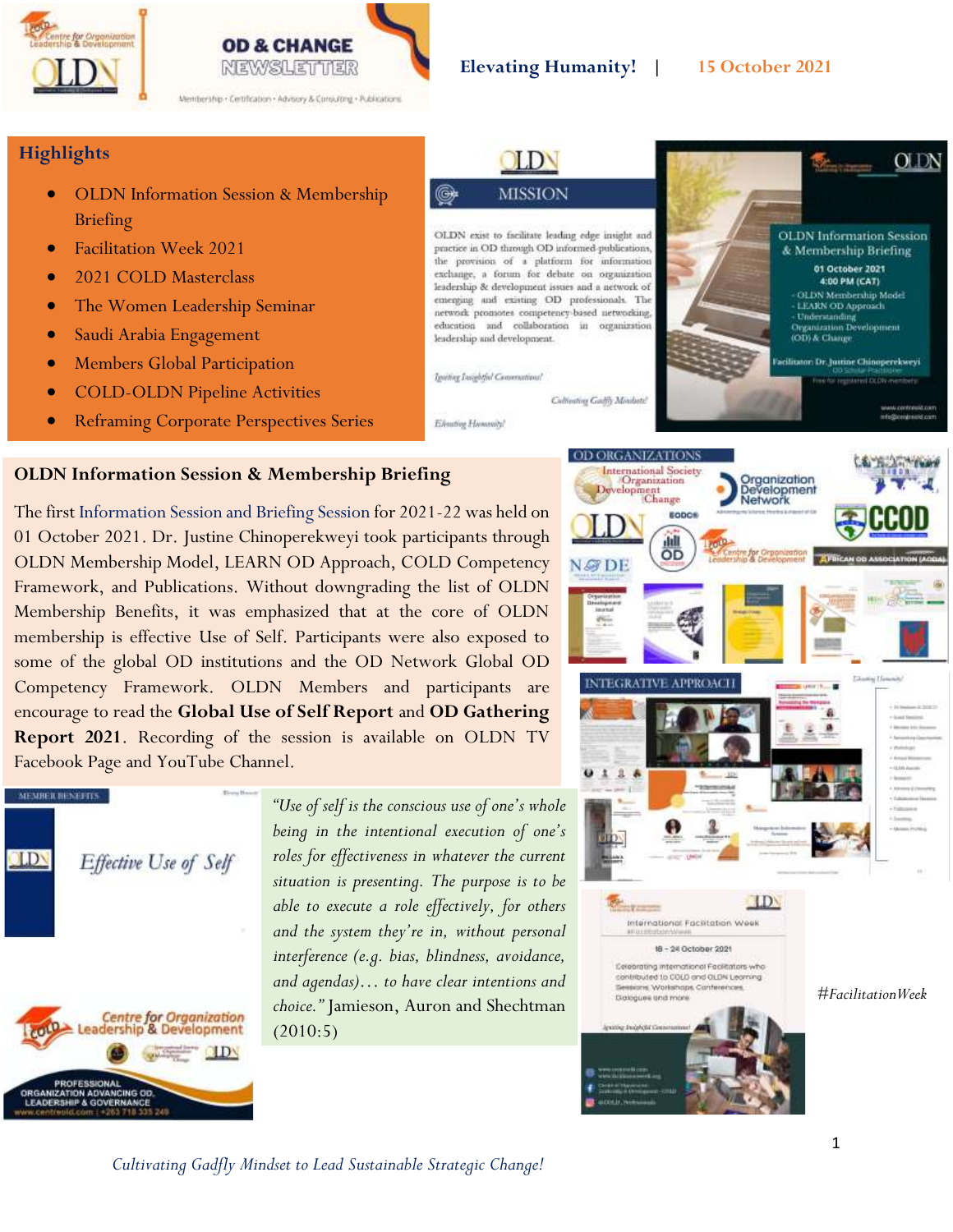



Nembership . Cerofication . Advisory & Consulting . Publications

# **2021 OD, Leadership & Governance Masterclass**

**Theme:** *A systemic, Emergent Approach to Organization Transformation*

A small group, 2021 COLD Masterclass was held on the 7<sup>th</sup> and 8<sup>th</sup> of October 2021. The Facilitators were Dr. Justine Chinoperekweyi, Shingirirai Chizanga, Yvonne Kanjanda, and Patrick Trottier. Participants were exposed to:

- ➢ Review: Fundamentals of OD, and some Emergent OD®
- ➢ Four Consultative Approaches
- ➢ Traditional and Emergent Consulting
- ➢ Emergent Change®
- ➢ Emergent Organization Development®

➢ Emergent Leadership™, and Emergent Organizations® COLDC participants and guests were drawn from Zimbabwe, Nigeria, Malawi, and Botswana.



# **Leadership Presence**

The first edition of the Women Leadership Forum was facilitated by Regina Huber and Moderated by Yvonne Kanjanda during the third week of September 2021. The small group, 5-hour session focused on *Leadership Presence: The Power of Authentic Leadership in driving success*. OLDN members, Bontle Marumoloa, Shakiba Nazari and Mompati Kadie participated in this session. 2nd edition is scheduled for December 10, 2021.



Cecellia Shammim Saidi · 1st Founder of Vintage Health Wellness Center...  $15m \cdot \circledcirc$ 

I attended the Center for Organization Leadership & Development Masterclass last week. This is the first online interaction that I have had that felt so much like in person. I came off the first day's session, feeling like I was in the same physical space with the facilitators and my fellow participants. Such great facilitation! So inclusive and it maximized on participant input to the content. The class was a safe space and I gained deep insight into OD, I benefited from participants' experiences and contributions and this has given me clear foresight of issues in OD. Thank you COLD.

OD & CHANGE FACILITATORS



# **COLDC Guest Session**

COLDC Cohort 6 hosted Toni L. Johnson for a session on 'OD Consultancy: Is it for me? How to Incorporate your Journey into a Viable Consultancy'. The session was attended by OLDN members, Cohort 6 participants, and 3 of upcoming January 2022 Cohort 7 participants. COLDC Cohort 7 will start on 1o January 2022.



## *Saudi Arabia SME Development Support*

*On the 30th of September, OLDN members were invited for a briefing session on the Saudi Arabian project to support SMEs in the country. The Project Team comprise Dr. Justine Chinoperekweyi, Dr. Dotun Jegede, Dr. Cornel Malan, and Mrs. Tsitsi Chundu. Details in upcoming Issues.*